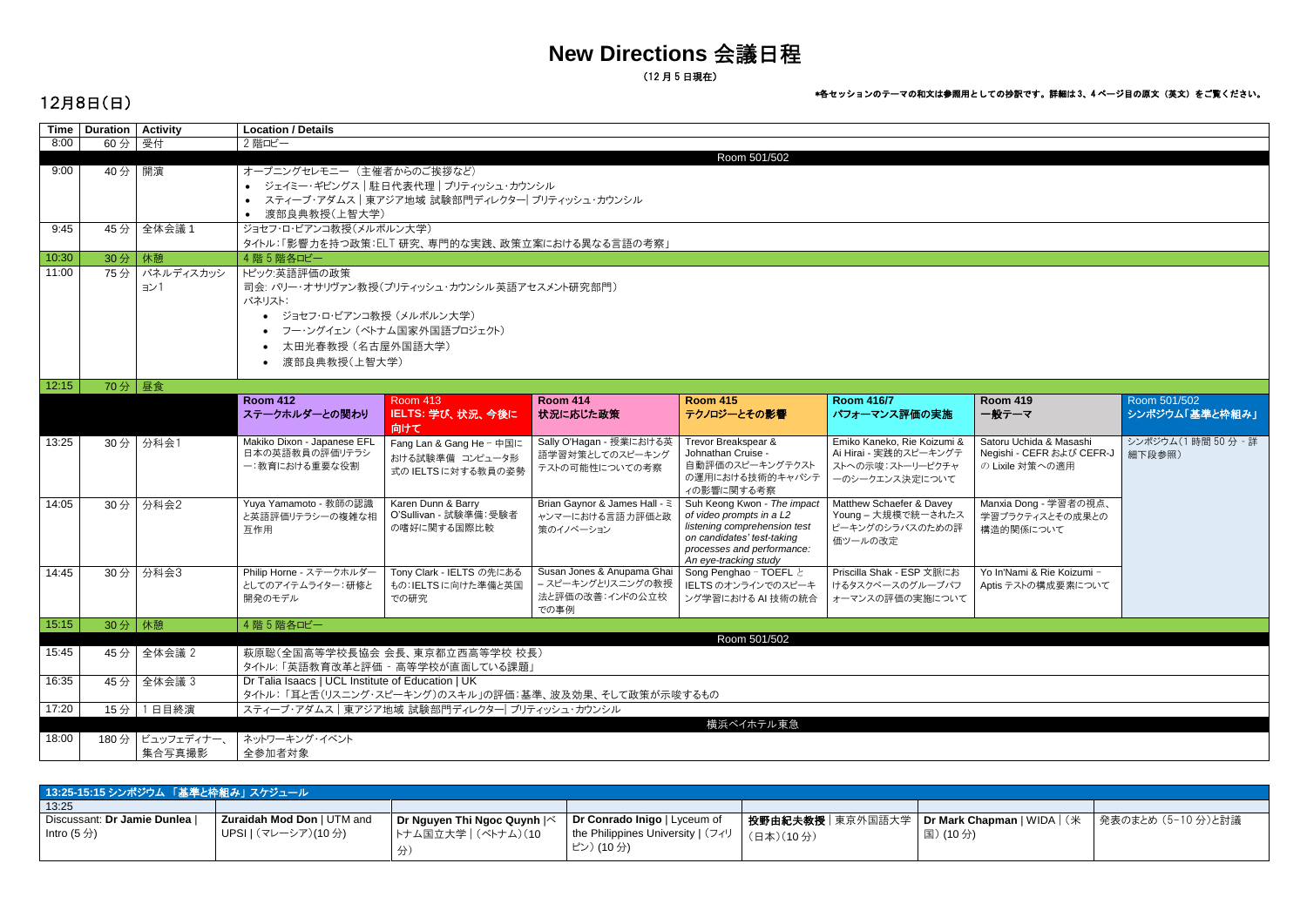## 12月9日(月)

|       | Time   Duration   Activity |            | Location                                    |                                                   |                                        |                               |                                   |                           |                                        |  |  |  |
|-------|----------------------------|------------|---------------------------------------------|---------------------------------------------------|----------------------------------------|-------------------------------|-----------------------------------|---------------------------|----------------------------------------|--|--|--|
| 8:00  | 60分 受付                     |            | 2 階ロビー                                      |                                                   |                                        |                               |                                   |                           |                                        |  |  |  |
|       |                            |            | Room 501/502                                |                                                   |                                        |                               |                                   |                           |                                        |  |  |  |
| 9:00  | 15分                        | ご挨拶        | ● スー・キノシタ  駐日英国大使館                          |                                                   |                                        |                               |                                   |                           |                                        |  |  |  |
|       |                            |            |                                             | • 荒木田百合 横浜市副市長                                    |                                        |                               |                                   |                           |                                        |  |  |  |
| 9:15  | 45分                        | 全体会議 4     | 渡部良典教授 (上智大学)                               |                                                   |                                        |                               |                                   |                           |                                        |  |  |  |
|       |                            |            |                                             | Title: 評価に関する理解向上のための学び 2019 年度全国英語試験結果の批判的分析     |                                        |                               |                                   |                           |                                        |  |  |  |
| 10:05 | 45分                        | 全体会議 5     | バリー・オサリヴァン教授 (ブリティッシュ・カウンシル 英語アセスメント研究部門主席) |                                                   |                                        |                               |                                   |                           |                                        |  |  |  |
|       |                            |            | Title: 包括的な学習システムの策定:日本の事例                  |                                                   |                                        |                               |                                   |                           |                                        |  |  |  |
| 10:50 | 30分 休憩                     |            | 4 階 5 階各ロビー                                 |                                                   |                                        |                               |                                   |                           |                                        |  |  |  |
|       |                            |            | <b>Room 412</b>                             | <b>Room 413</b>                                   | <b>Room 414</b>                        | <b>Room 415</b>               | Room 416/7                        | <b>Room 419</b>           | Room 501/502                           |  |  |  |
|       |                            |            | ステークホルダーとの関わり                               | パフォーマンス評価の実施                                      | 状況に応じた政策                               | テクノロジーとその影響                   | パフォーマンス評価の実施                      | 一般テーマ                     | IELT: 学び、状況、今後に向                       |  |  |  |
|       |                            |            |                                             |                                                   |                                        |                               |                                   |                           | けて                                     |  |  |  |
|       |                            |            |                                             |                                                   |                                        |                               |                                   |                           |                                        |  |  |  |
| 11:20 | 30分                        | 分科会4       | Peng Jing - 学生の英語学習の                        | Jan Langeslag - Under-Length                      | Rose Clesham - 言語力の段階                  | Dianyong Zhu - IELTS のボキ      | Yujia Zhou, Kevin Rutherford,     | Thinh Nguyen, Huong Ta &  | David Allen -日本における 4技                 |  |  |  |
|       |                            |            |                                             | Scriptに関する評定者の信頼性                                 | によって一貫したアプローチが重                        |                               | Judith Fairbairn, Jamie           | Trang Leng - 資源が限られた地     | 能試験の波及効果に関する研究                         |  |  |  |
|       |                            |            | 興味に関する初等英語教育の授<br>業評価の効果について                |                                                   | 要な理由とケーススタディ                           | ャブラリーサイズの計測について               | Dunlea, Masashi Negishi &         | 域における言語テストと EFL 生徒        |                                        |  |  |  |
|       |                            |            |                                             |                                                   |                                        |                               | Barry O'Sullivan - 日本の大学          | の評価への知的能力の統合:ベト           |                                        |  |  |  |
|       |                            |            |                                             |                                                   |                                        |                               | における言語評価の変遷                       | ナム Thai Nguyen 市の経済経      |                                        |  |  |  |
|       |                            |            |                                             |                                                   |                                        |                               |                                   | 営大学における事例                 |                                        |  |  |  |
| 12:00 | 30分                        | 分科会5       | Ying Zhang - パフォーマンス評                       | Philip Head, Noriko Yamane,                       | Richard Spiby & Jamie Dunlea           | Kazuo Amma -並べ替えの問題           | Dai Fujii - 日本の中学高校での             | Ahyoung Alicia Kim, Mark  | Tony Clark, Evelina Galaczi &          |  |  |  |
|       |                            |            | 価の授業への導入 中国の高校                              | Jon Clenton and Masahiro                          | - 2倍のエビデンスか二重の標準                       | における部分評価: Adjacency           | 話すこと "やりとり"の評価に向け                 | Chapman & Tim Boals - 米国  | Reza Tasviri - ライティングの段                |  |  |  |
|       |                            |            | での事例                                        | Shinya - 評価者の比較:リスナ                               | か?標準設定プロセスにおける複                        | Matrix Approximation by Excel | た初めの一歩                            | のパブリックスクールにおけるK-          | 階評価と改定                                 |  |  |  |
|       |                            |            |                                             | 一の背景が英語スピーチの理解                                    | 数手法の使用に関する評価                           |                               |                                   | 12 英語学習者のプレイスメントの         |                                        |  |  |  |
|       |                            |            |                                             | 評価にもたらす影響の考察                                      |                                        |                               |                                   | 決定について                    |                                        |  |  |  |
| 12:30 |                            | $702$   昼食 |                                             |                                                   |                                        |                               |                                   |                           |                                        |  |  |  |
|       |                            |            | <b>Room 412</b>                             | Room 413                                          | <b>Room 414</b>                        | <b>Room 415</b>               | Room 416/7                        | Room 419                  | Room 501/502                           |  |  |  |
|       |                            |            | ステークホルダーとの関わり                               | 評価とインクルージョン                                       | 状況に応じた政策                               | テクノロジーとその影響                   | パフォーマンス評価の実施                      | 一般テーマ                     | IELTS: 学び、状況、今後に<br>向けて                |  |  |  |
| 13:40 | 30分                        | 分科会6       | Claudia Kunschak & Yuko                     | Rama Mathew & Neelima                             | Abdul Halim Abdul Raof,                | Sathena Chan & Daniel Lam -   | Run Zou - 中国における EFL ス            | Toshihiko Shiotsu - 読解力と日 | Chihiro Inoue, Nahal                   |  |  |  |
|       |                            |            | Igarashi - 試験にユニコーンを追                       | Sharma - インド共通のリファレン                              | Atsuko Watanabe, Masahiro              | キーロガー技術によるライティング              | ピーキング評価について                       | 本の EFL 学習者のスピードにタス        | Khabbazbashi, Daniel Lam &             |  |  |  |
|       |                            |            | 求する:ケーススタディ                                 | ス・フレームワークに向けて                                     | Teshima & Masdinah Alauyah             | 能力の証明:機会と課題                   |                                   | クとリーディングが与える影響            | Fumiyo Nakatsuhara - IELTS             |  |  |  |
|       |                            |            |                                             |                                                   | Md Yusof - 教室内での英語学                    |                               |                                   |                           | スピーキング試験:受験者の声が                        |  |  |  |
|       |                            |            |                                             |                                                   | 習における口頭でのやりとり;学習                       |                               |                                   |                           | 示唆する今後の展望                              |  |  |  |
|       |                            |            |                                             |                                                   | 者の声の評価への反映                             |                               |                                   |                           |                                        |  |  |  |
| 14:20 | 30分                        | 分科会7       | Randy Thrasher - ビジネスマン                     | Johanna Motteram & Trinette                       | Karen Dunn & Janina Iwaniec            | Nathaniel Owen - Aptis のライ    | Ai Theng Chew - マレーシアに            | Carolyn Westbrook - 統合的ラ  | Barry O'Sullivan & Nick Saville        |  |  |  |
|       |                            |            | の英語試験と評価の台頭と展望                              | Low - 語学試験と政策:シンガポ<br>ール、英語評価と労働力の最適              | -試験結果の先にあるもの:スペイ<br>ンとスリランカにおける 10 代の英 |                               | ティング能力評価における評価者   おけるスピーキング評価について | イティングテストへのインプット・ミ         | 未来の IELTS が及ぼすインパク<br>ト:前向きな影響をもたらすために |  |  |  |
|       |                            |            |                                             | 化                                                 | 語学習者の動機づけに関する分                         | の反応に関する調査:アイトラッキ              |                                   | ディアムの効果について               | IELTS はいかに発展し拡大すべ                      |  |  |  |
|       |                            |            |                                             |                                                   | 析結果                                    | ング研究                          |                                   |                           | きか                                     |  |  |  |
| 15:00 |                            | 30分   分科会8 | Minh Tran - アルマティとアスタ                       | Yuji Nakamura, Ju Seong Lee                       | Nguyen Thi Mai Huu - VSTEP             | Mikako Nishikawa & Yukio      | Tim Greer - Conversation          | Johnathan Cruise - コンピュータ |                                        |  |  |  |
|       |                            |            |                                             | & Hideki Okabayashi - 授業で                         |                                        | Horiguchi - アイトラッキング研         | Analytic Exemplar を基にした           | ベースのスピーキングテストと受           |                                        |  |  |  |
|       |                            |            | ナにおける都市統一英語試験か                              | の活用のための EIL 認知計測ス                                 | スピーキング採点の注釈に反映さ<br>れた認知プロセスについて        | 究:要約のライティングにおける異              | EFLテストの評価について                     | 験者が受ける影響要因における            |                                        |  |  |  |
|       |                            |            | ら得た知見                                       | ケールの発展と批准                                         |                                        | なるタイプのリーディングに関する              |                                   | 映像的刺激の効能について              |                                        |  |  |  |
|       |                            |            |                                             |                                                   |                                        | 調査                            |                                   |                           |                                        |  |  |  |
| 15:30 | 30分 休憩                     |            | 4階5階各ロビー                                    |                                                   |                                        |                               |                                   |                           |                                        |  |  |  |
|       |                            |            |                                             |                                                   |                                        | Room 501/502                  |                                   |                           |                                        |  |  |  |
| 16:00 | 75分                        | パネルディスカッシ  | Topic: テクノロジーとその影響                          |                                                   |                                        |                               |                                   |                           |                                        |  |  |  |
|       |                            | ョン2        | 司会: Helen Yannakoudakis   Cambridge   英国    |                                                   |                                        |                               |                                   |                           |                                        |  |  |  |
|       |                            |            | パネリスト:                                      |                                                   |                                        |                               |                                   |                           |                                        |  |  |  |
|       |                            |            |                                             | Dr Alistair Van Moere   Metametrics   米国          |                                        |                               |                                   |                           |                                        |  |  |  |
|       |                            |            |                                             | Dr Talia Isaacs   UCL Institute of Education   英国 |                                        |                               |                                   |                           |                                        |  |  |  |
|       |                            |            | Eng Han Tan   ACT   中国                      |                                                   |                                        |                               |                                   |                           |                                        |  |  |  |
|       |                            |            | Aaron Elliot   Benesse   日本                 |                                                   |                                        |                               |                                   |                           |                                        |  |  |  |
|       |                            |            |                                             |                                                   |                                        |                               |                                   |                           |                                        |  |  |  |
|       |                            |            | Dr Ruiji Fu   IFLYTEK   中国                  |                                                   |                                        |                               |                                   |                           |                                        |  |  |  |
| 17:15 |                            | 20分   閉会式  |                                             |                                                   |                                        |                               |                                   |                           |                                        |  |  |  |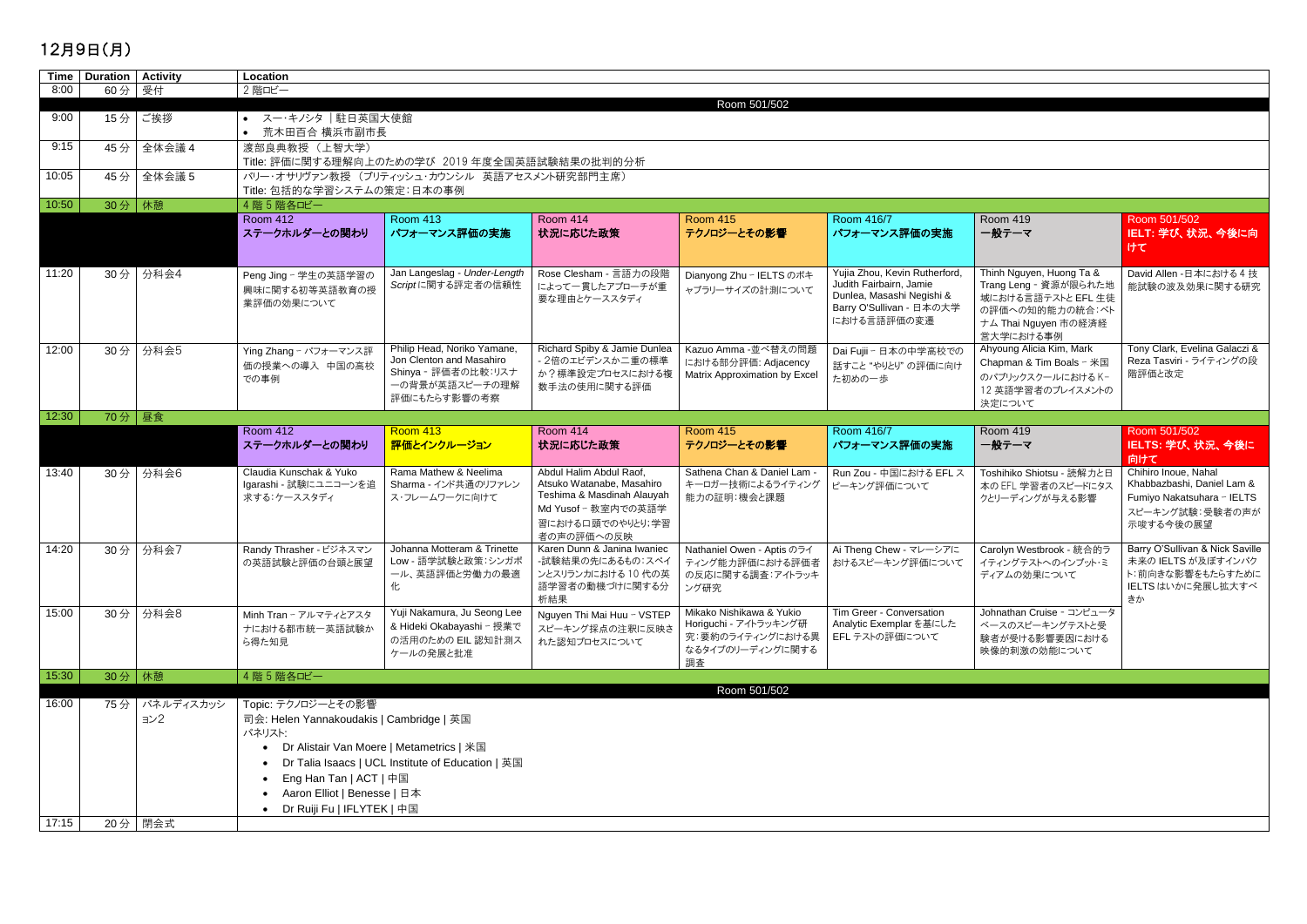# **New Directions Conference Schedule**

**(as of 5 December 2019)**

### **Sunday 8 December**

| <b>Time</b> | <b>Duration   Activity</b> |                                      | <b>Location / Details</b>                                                    |                                                                                                                       |                                                                                                                                                             |                                                            |                                                                      |                                                             |                             |  |  |  |  |
|-------------|----------------------------|--------------------------------------|------------------------------------------------------------------------------|-----------------------------------------------------------------------------------------------------------------------|-------------------------------------------------------------------------------------------------------------------------------------------------------------|------------------------------------------------------------|----------------------------------------------------------------------|-------------------------------------------------------------|-----------------------------|--|--|--|--|
| 8:00        |                            | 60 mins   Registration               | 2 <sup>nd</sup> Floor Foyer                                                  |                                                                                                                       |                                                                                                                                                             |                                                            |                                                                      |                                                             |                             |  |  |  |  |
|             |                            |                                      |                                                                              | Room 501/502                                                                                                          |                                                                                                                                                             |                                                            |                                                                      |                                                             |                             |  |  |  |  |
| 9:00        |                            | 40 mins   Opening                    |                                                                              | Conference Opening Ceremony including 3 welcome speeches:<br>Jamie Gibbings   Acting Director Japan   British Council |                                                                                                                                                             |                                                            |                                                                      |                                                             |                             |  |  |  |  |
|             |                            |                                      | Steve Adams   Director Examinations East Asia   British Council<br>$\bullet$ |                                                                                                                       |                                                                                                                                                             |                                                            |                                                                      |                                                             |                             |  |  |  |  |
|             |                            |                                      |                                                                              | Professor Yoshinori Watanabe   Sophia University   Japan<br>$\bullet$                                                 |                                                                                                                                                             |                                                            |                                                                      |                                                             |                             |  |  |  |  |
| 9:45        |                            | 45 mins   Plenary 1                  | Professor Joseph Lo Bianco   University of Melbourne                         |                                                                                                                       | Title: Influencing policy: Reflections on the different languages of ELT research, professional practice and policy making                                  |                                                            |                                                                      |                                                             |                             |  |  |  |  |
| 10:30       | 30 mins                    | <b>Break</b>                         | 4 <sup>th</sup> and 5 <sup>th</sup> Floor Foyer                              |                                                                                                                       |                                                                                                                                                             |                                                            |                                                                      |                                                             |                             |  |  |  |  |
| 11:00       | 75 mins                    | Panel Discussion                     | <b>Topic: Language Assessment Policy</b>                                     |                                                                                                                       |                                                                                                                                                             |                                                            |                                                                      |                                                             |                             |  |  |  |  |
|             |                            |                                      |                                                                              | Panel Chair: Professor Barry O'Sullivan   British Council   Assessment Research Group                                 |                                                                                                                                                             |                                                            |                                                                      |                                                             |                             |  |  |  |  |
|             |                            |                                      | Panellists:                                                                  |                                                                                                                       |                                                                                                                                                             |                                                            |                                                                      |                                                             |                             |  |  |  |  |
|             |                            |                                      |                                                                              | Professor Joseph Lo Bianco   University of Melbourne   Australia                                                      |                                                                                                                                                             |                                                            |                                                                      |                                                             |                             |  |  |  |  |
|             |                            |                                      |                                                                              | Huu Nguyen   National Foreign Languages Project   Vietnam                                                             |                                                                                                                                                             |                                                            |                                                                      |                                                             |                             |  |  |  |  |
|             |                            |                                      |                                                                              | Professor Mitsuharu Ota   Nagoya University of Foreign Studies   Japan                                                |                                                                                                                                                             |                                                            |                                                                      |                                                             |                             |  |  |  |  |
|             |                            |                                      |                                                                              | Professor Yoshinori Watanabe   Sophia University   Japan                                                              |                                                                                                                                                             |                                                            |                                                                      |                                                             |                             |  |  |  |  |
| 12:15       | 70 mins   Lunch            |                                      | Room 503 and Bay Bridge Cafeteria                                            |                                                                                                                       |                                                                                                                                                             |                                                            |                                                                      |                                                             |                             |  |  |  |  |
|             |                            |                                      | <b>Room 412</b>                                                              | <b>Room 413</b>                                                                                                       | Room 414                                                                                                                                                    | <b>Room 415</b>                                            | Room 416/7                                                           | <b>Room 419</b>                                             | Room 501/502                |  |  |  |  |
|             |                            |                                      | <b>Stakeholder Engagement</b>                                                | <b>IELTS: Learning, context,</b>                                                                                      | <b>Alignment of Policy with</b>                                                                                                                             | <b>Technology and</b>                                      | <b>Implementing</b>                                                  | <b>General Strand</b>                                       | <b>Symposium: Standards</b> |  |  |  |  |
|             |                            |                                      |                                                                              | and looking forward                                                                                                   | <b>Context</b>                                                                                                                                              | <b>Consequences</b>                                        | <b>Performance Assessment</b>                                        |                                                             | and Frameworks              |  |  |  |  |
| 13:25       | 30 mins                    | <b>Breakout 1</b>                    | Makiko Dixon - Japanese EFL<br>Teachers' Language                            | Fang Lan & Gang He -                                                                                                  | Sally O'Hagan - Testing the<br>waters: stakeholder                                                                                                          | Trevor Breakspear &<br>Johnathan Cruise -                  | Emiko Kaneko, Rie Koizumi &                                          | Satoru Uchida & Masashi                                     | Symposium* (110 minutes     |  |  |  |  |
|             |                            |                                      | <b>Assessment Literacy -Its</b>                                              | <b>Chinese Test-preparation</b><br>Teachers' Attitudes towards                                                        | perspectives on the potential                                                                                                                               | Investigating the effect of                                | Ai Hirai - Determining difficulty<br>in sequences of story pictures: | Negishi - Assigning CEFR and<br>CEFR-J levels to Lexile     | - see below for details)    |  |  |  |  |
|             |                            |                                      | Critical Role in Education-                                                  | Computer-based IELTS                                                                                                  | of a domain-relevant speaking                                                                                                                               | technological capability on                                | Implications for practical                                           | measures: A corpus-based                                    |                             |  |  |  |  |
|             |                            |                                      |                                                                              |                                                                                                                       | test as a measure of teachers'                                                                                                                              | operationalising the speaking                              | speaking tests                                                       | approach                                                    |                             |  |  |  |  |
|             |                            |                                      |                                                                              |                                                                                                                       | English language-readiness<br>for the classroom                                                                                                             | construct in auto-rated<br>assessment                      |                                                                      |                                                             |                             |  |  |  |  |
| 14:05       | 30 mins                    | Breakout 2                           | Yuya Yamamoto - Complex                                                      | Karen Dunn & Barry                                                                                                    | Brian Gaynor & James Hall                                                                                                                                   | Suh Keong Kwon - The impact                                | Matthew Schaefer & Davey                                             | Manxia Dong - Structural                                    |                             |  |  |  |  |
|             |                            |                                      | Interplay Between Teachers'                                                  | O'Sullivan - Test preparation:                                                                                        | Language assessment and                                                                                                                                     | of video prompts in a L2                                   | Young - Revising Assessment                                          | relationship between learners'                              |                             |  |  |  |  |
|             |                            |                                      | Cognition and Language                                                       | an international comparison of                                                                                        | policy innovation in Myanmai                                                                                                                                | listening comprehension test                               | Tools for a Large-scale and<br><b>Strongly Unified Speaking</b>      | perceptions of a test, learning                             |                             |  |  |  |  |
|             |                            |                                      | <b>Assessment Literacy</b>                                                   | test-takers' preferences                                                                                              |                                                                                                                                                             | on candidates' test-taking<br>processes and performance:   | Course Syllabus                                                      | practices, and learning<br>outcomes: A study on the         |                             |  |  |  |  |
|             |                            |                                      |                                                                              |                                                                                                                       |                                                                                                                                                             | An eye-tracking study                                      |                                                                      | washback mechanism of a                                     |                             |  |  |  |  |
|             |                            |                                      |                                                                              |                                                                                                                       |                                                                                                                                                             |                                                            |                                                                      | high-stakes test                                            |                             |  |  |  |  |
| 14:45       | 30 mins                    | Breakout 3                           | Philip Horne - Item writers as<br>stakeholders: A training and               | Tony Clark - Beyond IELTS:<br><b>IELTS</b> preparation and UK                                                         | Susan Jones & Anupama Ghai<br>- Improving the teaching and                                                                                                  | Song Penghao - Integrating Al<br>technology into TOEFL and | Priscilla Shak - Implementing<br>a task-based group                  | Yo In'Nami & Rie Koizumi -<br>Factor structure of the Aptis |                             |  |  |  |  |
|             |                            |                                      | developmental model                                                          | study                                                                                                                 | assessment of speaking and                                                                                                                                  | <b>IELTS online speaking</b>                               | performance assessment in an                                         | test                                                        |                             |  |  |  |  |
|             |                            |                                      |                                                                              |                                                                                                                       | listening in government                                                                                                                                     | courses                                                    | <b>ESP</b> context                                                   |                                                             |                             |  |  |  |  |
|             |                            |                                      |                                                                              |                                                                                                                       | schools: a case study from                                                                                                                                  |                                                            |                                                                      |                                                             |                             |  |  |  |  |
| 15:15       | 30 mins   Break            |                                      | 4 <sup>th</sup> and 5 <sup>th</sup> Floor Foyer                              |                                                                                                                       | India                                                                                                                                                       |                                                            |                                                                      |                                                             |                             |  |  |  |  |
|             |                            |                                      |                                                                              |                                                                                                                       |                                                                                                                                                             | Room 501/502                                               |                                                                      |                                                             |                             |  |  |  |  |
| 15:45       |                            | 45 mins   Plenary 2                  |                                                                              |                                                                                                                       | Satoshi Hagiwara   President of National Association of Upper Secondary School Principals; Principal of Tokyo Metropolitan Nishi Senior High School   Japan |                                                            |                                                                      |                                                             |                             |  |  |  |  |
|             |                            |                                      |                                                                              |                                                                                                                       | Title: English Education Reform and Assessment - Challenges Japanese High Schools face now                                                                  |                                                            |                                                                      |                                                             |                             |  |  |  |  |
| 16:35       |                            | 45 mins   Plenary 3                  | Dr Talia Isaacs   UCL Institute of Education   UK                            |                                                                                                                       |                                                                                                                                                             |                                                            |                                                                      |                                                             |                             |  |  |  |  |
|             |                            |                                      |                                                                              |                                                                                                                       | Title: Assessing "ear and tongue skills": Standards, washback effects, and policy implications                                                              |                                                            |                                                                      |                                                             |                             |  |  |  |  |
| 17:20       |                            | 15 mins   Day 1 Closing              |                                                                              | Steve Adams   Director Examinations East Asia   British Council                                                       |                                                                                                                                                             | Yokohama Bay Hotel Tokyu                                   |                                                                      |                                                             |                             |  |  |  |  |
|             |                            | 18:00   180 mins   Buffet and Drinks | <b>Networking Event</b>                                                      |                                                                                                                       |                                                                                                                                                             |                                                            |                                                                      |                                                             |                             |  |  |  |  |
|             |                            | including Group                      | All Attendees Invited                                                        |                                                                                                                       |                                                                                                                                                             |                                                            |                                                                      |                                                             |                             |  |  |  |  |
|             |                            | Photo                                |                                                                              |                                                                                                                       |                                                                                                                                                             |                                                            |                                                                      |                                                             |                             |  |  |  |  |
|             |                            |                                      |                                                                              |                                                                                                                       |                                                                                                                                                             |                                                            |                                                                      |                                                             |                             |  |  |  |  |

| <b>13:25-15:15 *Standards and Frameworks Symposium schedule</b> |                             |                              |                              |                                     |                                                                     |                |  |  |  |  |
|-----------------------------------------------------------------|-----------------------------|------------------------------|------------------------------|-------------------------------------|---------------------------------------------------------------------|----------------|--|--|--|--|
| 13:25                                                           |                             |                              |                              |                                     |                                                                     |                |  |  |  |  |
| Discussant: Dr Jamie Dunlea                                     | Zuraidah Mohd Don   UTM and | Dr Nguyen Thi Ngoc Quynh     | Dr Conrado Inigo   Lyceum of | <b>Professor Yukio Tono</b>   Tokyo | <b>Dr Mark Chapman</b>   WIDA   USA   Summary by discussant (5-10m) |                |  |  |  |  |
| Intro $(5 \text{ m})$                                           | UPSI   Malaysia (10m)       | Vietnam National University, | the Philippines University   | University of Foreign Studies       | (10m)                                                               | and Discussion |  |  |  |  |
|                                                                 |                             | Hanoi   Vietnam (10m)        | Philippines (10m)            | Japan (10m)                         |                                                                     |                |  |  |  |  |